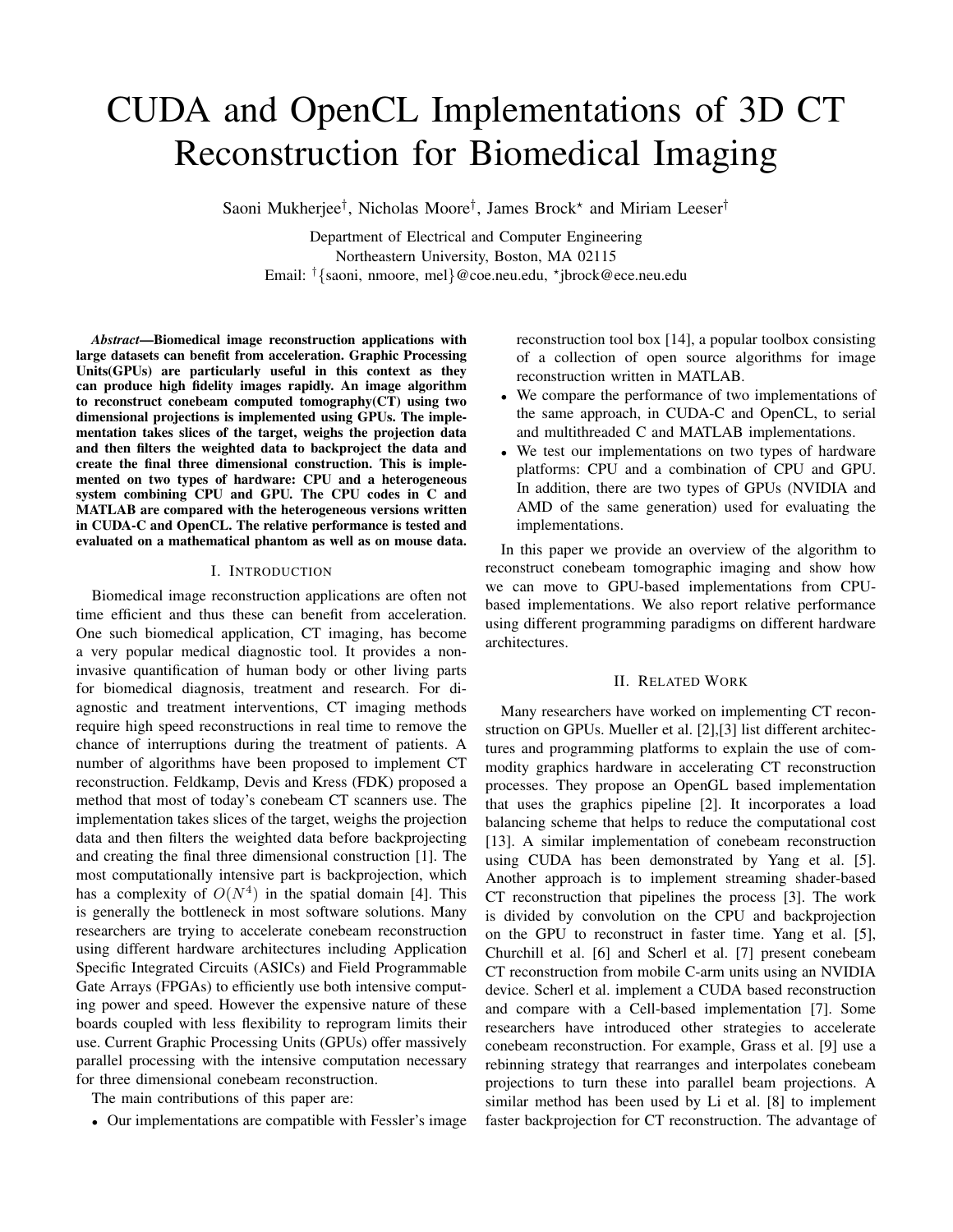this approach is that it discards redundant information which could affect the noise behavior of the reconstruction.

Our approach can be seen as a generalization of previous work. The implementation is divided into two platforms by convolution on the CPU and backprojection on the GPU [3]. However the load balancing scheme has not been implemented as it does not conform to our goal of reconstructing the whole volume in faster time [13]. Ikeda et al. demonstrate that fragment culling increase the speedup, but it is not possible to get acceleration of the complete reconstruction because the idea is limited to using voxels within a region of interest, culled from rendering. In addition, we used rebinning based on [9] to accelerate the process and improve the quality of the output image. In our implementation, we consider each pixel to be independent and loaded the full volume and all projections consecutively on the GPU. In contrast, Noël et al. [17] consider all projection, but part of the volume. We transfer the whole projection data to the GPU at an early stage and transfer the reconstructed volume back to the CPU at the end. On the GPU a number of threads are launched that can compute on each and every pixel since they can be independently mapped to the final volume.

## III. CONEBEAM COMPUTED TOMOGRAPHY

Figure 1 shows the schematic drawing of a conventional three dimensional conebeam CT with flat panel detector. Generally a scanner rotates a two dimensional detector or sensor around a patient or object and captures data in it. This process is called conebeam scanning. In this process, the trajectory of the source is circular and each horizontal row of detector values is ramp filtered and considered as a two dimensional object. Then the filtered projections are backprojected along the original rays. During the process of acquiring scanned data, the x-ray source moves in a circular orbital path of radius  $r$  and the detector panel moves in the same motion along with the source. The detector plane lies perpendicular to the rotational axis of the x-ray source. It produces a set of projections  $P_1, P_2, ..., P_K$  at K discrete positions of the source with uniform angular spacing. Sometimes there are mechanical limitations to completing a full rotation.

Feldkamp et al. [1] published the first algorithm on conebeam reconstruction in 1984. The reconstruction is conceptualized as a weighted backprojection. It is carried out in two stages. In the initial step, the raw data is individually weighted and ramp filtered to produce filtered projections  $Q_1, Q_2, ..., Q_K$ . The projections are collected at a distance d' with angle  $\theta_n$  where  $1 \leq n \leq K$ .  $d_i$  is the distance between the volume origin and the source. Let  $F(x, y, z)$  denote the value of voxel  $(x, y, z)$  in volume F, as shown in figure 2. The  $xyz$  space is the volume and  $uv$  represents the projections that are to be backprojected to the volume. Then in backprojection, the volume  $F$  is reconstructed using the following equations [10]:



Fig. 1. Scheme of conventional 3D conebeam CT



Fig. 2. Co-ordinate system for backprojection

$$
F(x, y, z) = \frac{1}{2\pi t} \sum_{i=1}^{t} W_2(x, y, i) Q_i(u(x, y, i), v(x, y, z, i)),
$$
\n(1)

where  $W_2(x, y, n)$  represents the weight value and  $u(x, y, n)$ and  $v(x, y, z, n)$  represent the co-ordinates.

$$
u(x, y, i) = \frac{d'(-x\sin\theta_i + y\cos\theta_i)}{d_i - x\cos\theta_i - y\sin\theta_i},
$$
 (2)

$$
v(x, y, z, i) = \frac{d'z}{d_i - x\cos\theta_i - y\sin\theta_i},
$$
\n(3)

$$
W_2(x, y, i) = \frac{d_i}{d_i - x \cos \theta_i - y \sin \theta_i}.
$$
 (4)

## IV. IMPLEMENTATION

# *A. GPU Architecture and GPGPU*

GPUs were originally designed for processing graphics and generating high quality games, but the increase of performance in these units is a perfect fit for scientific computing. The fact that GPUs are increasingly flexible as well as the development of GPGPU (General Purpose GPU) languages contribute to higher peak performance exceeding the CPU in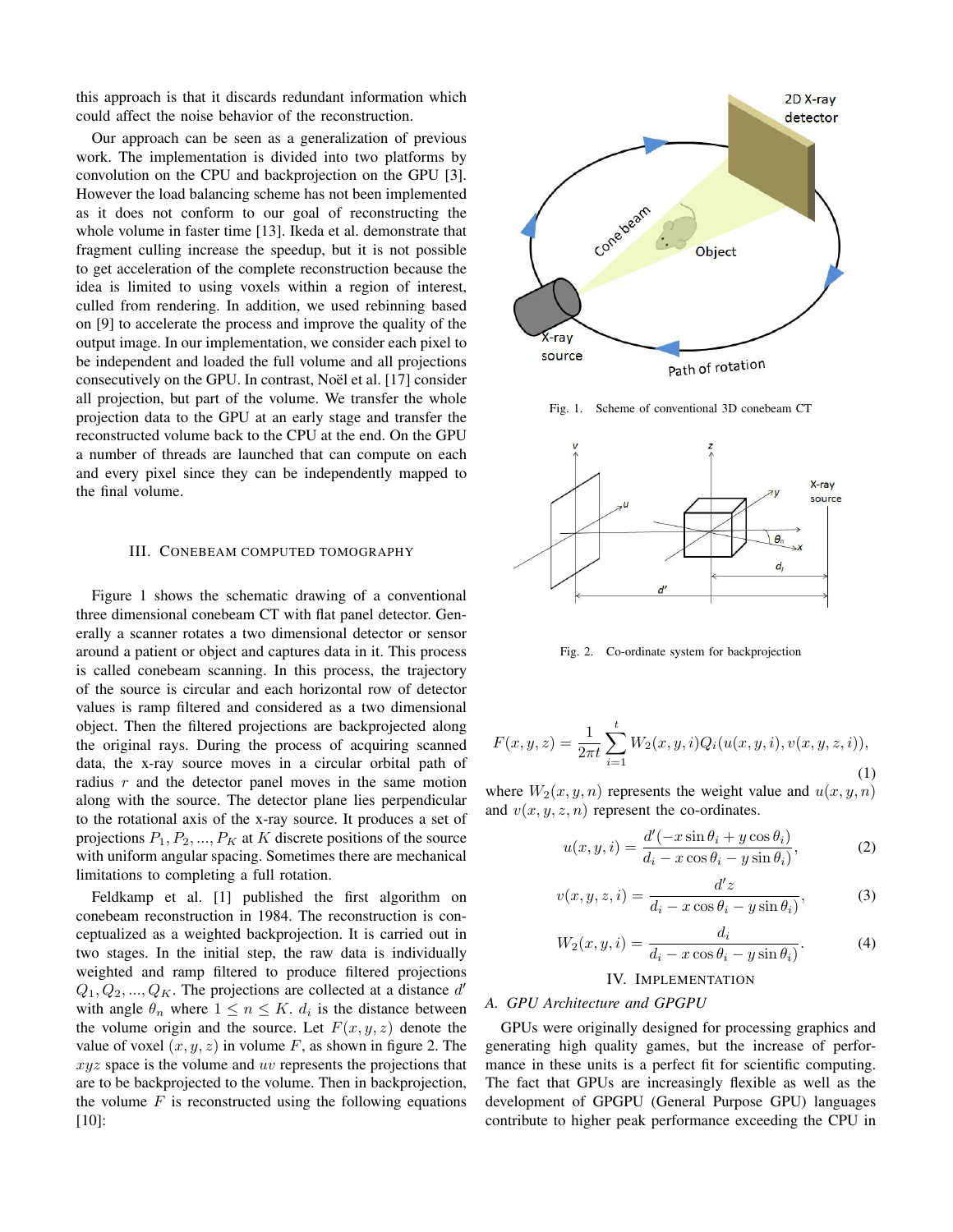TABLE I PERFORMANCE OF DIFFERENT IMPLEMENTATION OF THE METHOD (IN SECONDS)

| Dataset    | Programming paradigm | Hardware           | Time to run Backprojection | Total time |
|------------|----------------------|--------------------|----------------------------|------------|
| Phantom    | <b>MATLAB</b>        | Intel Xeon W3580   | 17.02                      | 17.09      |
| Phantom    |                      | Intel Xeon W3580   | 1.36                       | 1.44       |
| Phantom    | C with OpenMP        | Intel Xeon W3580   | 0.32                       | 0.33       |
| Phantom    | OpenCL               | NVIDIA Tesla 2070  | 0.01                       | 0.11       |
| Phantom    | OpenCL               | AMD Raedon HD 5870 | 0.1                        | 0.16       |
| Phantom    | <b>CUDA</b>          | NVIDIA Tesla 2070  | 0.01                       | 0.1        |
| Mouse scan | <b>MATLAB</b>        | Intel Core i7      | 8440.1                     | 8443.33    |
| Mouse scan | <b>MATLAB PCT</b>    | Intel Core i7      | 5556.49                    | 5559.9     |
| Mouse scan |                      | Intel Xeon W3580   | 4477.33                    | 4483.83    |
| Mouse scan | C with OpenMP        | Intel Xeon W3580   | 1929.90                    | 1932.27    |
| Mouse scan | OpenCL               | NVIDIA Tesla 2070  | 67.07                      | 91.44      |
| Mouse scan | <b>CUDA</b>          | NVIDIA Tesla 2070  | 42.95                      | 55.47      |
|            |                      |                    |                            |            |

many problems. GPUs have many parallel cores that can run simultaneously. Each core can run many threads. So at a given point, thousands of lightweight threads are run on the GPU in parallel. Problems with data-parallel computation can be accelerated with the millions of threads available on a GPU. The programming model is SIMD (Single Instruction Multiple Data). Biomedical image processing applications often have a great deal of parallelism and CT reconstruction has inherent features that can be parallelized. Sequential parts can be run on the CPU and computationally intensive parallel parts can be accelerated by running on the GPU. Users across science and engineering are achieving 10x or better speedup by using GPUs.

In this paper, we demonstrate the implementation of backprojection on two types of CPU architectures: CPU and GPU. We have used two CPUs to collect the data- Intel Xeon W3580 processor with 4 cores and Intel Core i7 quad-core processor. The GPUs we have used are NVIDIA Tesla C2070 and AMD Radeon HD 5870 graphics card. For NVIDIA Tesla devices each multiprocessor can have a maximum of 1536 resident threads and there are 14 streaming multiprocessors on the C2070 [12]. So the theoretical limit on the number of threads in flight at once is 21,504. The AMD 5800 series graphics card can run up to 31,744 threads concurrently [16]. Note that these two graphics card are of the same generation.

We have used two GPGPU languages to implement the CT reconstruction, CUDA (Compute Unified Device Architecture) C and OpenCL. Both provide a software environment for writing parallel code that can be run in millions of threads on the GPU. CUDA-C was developed by NVIDIA and runs only on NVIDIA GPUs, whereas OpenCL is developed by the Khronos group and runs on several platforms including AMD, Intel, NVIDIA etc. NVIDIA provides optimized libraries along with CUDA-C, which often results in a better performance. CUDA-C and OpenCL both support heterogeneous computing with separate host code and device code. They have several advantages over other low level GPU programming languages. They require minimal extensions to C/C++ programs. Serial host code runs in one host thread and parallel kernel code runs in several device threads across multiple GPU blocks. The access to arbitrary addresses in device memory is allowed in



Fig. 3. Overview of serial CPU implementation

CUDA and OpenCL. User managed shared memory is shared among threads in a block. The accuracy of data may be as important in biomedical applications as speed. It has been shown that the results provided by GPU may have better precision over serial CPU code for floating point values [15].

# *B. From CPU to GPU*

Figure 3 shows the overview of the FDK method which is divided into three steps: weighting, filtering and backprojection. The first step of the FDK algorithm can be further divided into two parts, weighting and ramp filtering. Weighting includes cosine weighting and short-scan weighting. The weighted projections are then filtered. The last part of the FDK method, backprojection, is the most computationally intensive part.

We start with a serial CPU implementation. Then we parallelize the implementation by using a multi-threaded C program with OpenMP constructs. To move to the next step towards GPU-based implementation from the CPU code, the first thing to be considered is memory transfer. As memory transfer from host to device is expensive, transferring the whole data to GPU before start of computation and transferring back after the final volume is reconstructed is a good idea to save memory cycles. In the filtering stage, different pixels for the same projection can be simultaneously filtered as there is no dependency between any two pixels. Furthermore, different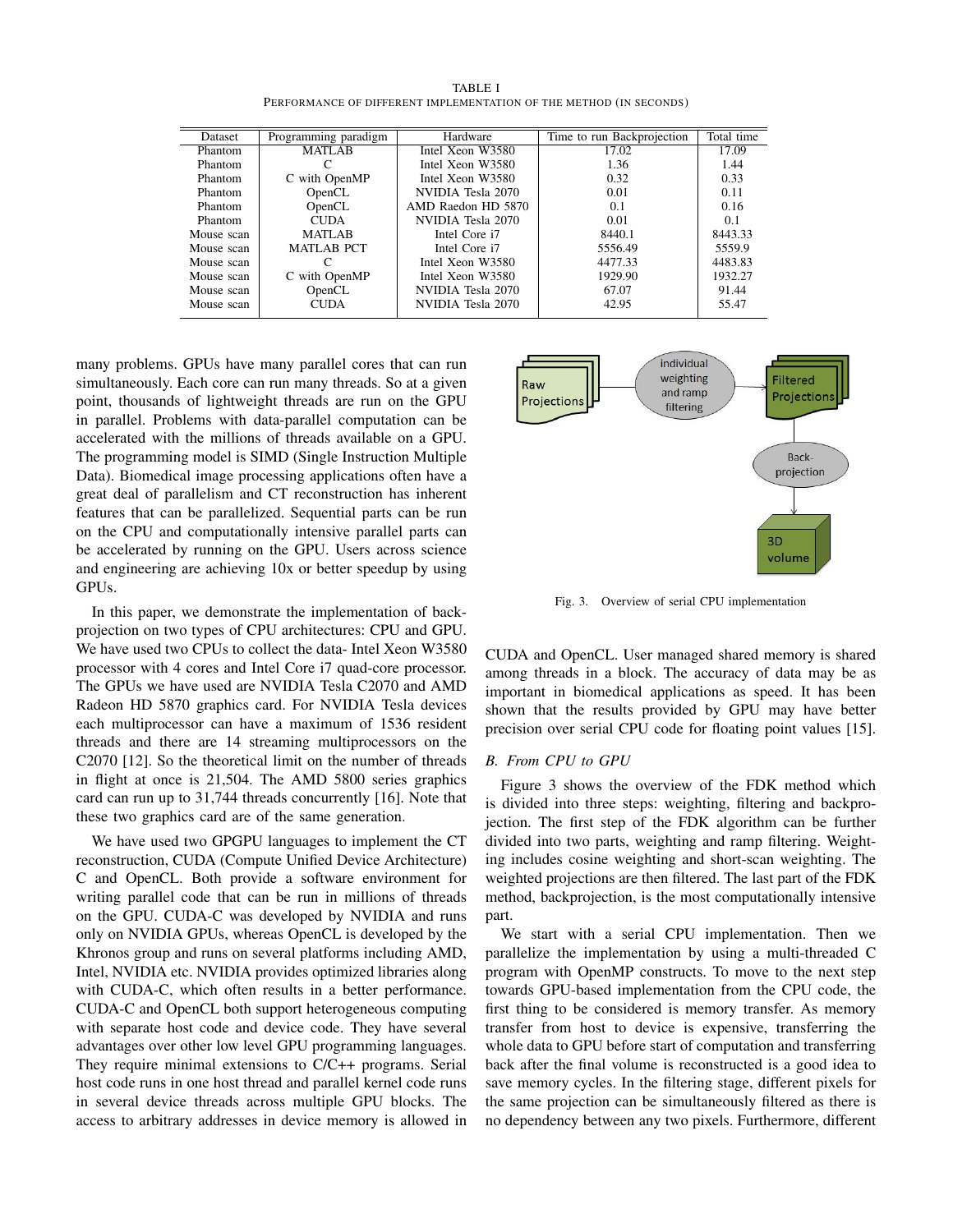

Fig. 4. Overview of GPU implementation

projections can also be simultaneous filtered as they do not have any dependency. Although the next step, backprojection, takes the most time to complete, different voxels are independent and can be processed simultaneously. Figure 4 shows the processing on the GPU including data transfer. In our implementation, we have divided the processing into three parts: weighting, filtering and backprojection. After moving all the projection data to GPU memory, separate kernel calls are launched to execute these three steps. Although the kernel calls are issued in a non-blocking manner, they are executed in series as each step needs to finished before the next can begin.

# V. RESULTS

We have implemented the method and evaluated the performance using two datasets. One is a mathematical phantom of input data size  $64 \times 60$  pixels with 72 projections to get a final volume of  $64 \times 60 \times 50$  voxels and the second is a mouse scan of  $512 \times 768$  pixels with 361 projections. The dimensions of the output volume is  $512 \times 512 \times 768$ . A single projection of the phantom is shown in Figure 5 and the animal scan is shown in Figure 6. Note that the code depends on the size of the data, not the content. The method is implemented in C, C with OpenMP constructs, CUDA-C and OpenCL and compared with the image toolbox provided by Fessler [14] implemented in MATLAB and a multi-threaded version of the same implementation using MATLAB PCT (Parallel Computing Toolbox) with a poolsize of 8. Performance is reported using an Intel Xeon W3580 quad-core processor with 3.33GHz speed and Intel Core i7 quad-core processor with a 3.4 GHz speed. The graphics that are used are NVIDIA Tesla C2070 and AMD Raedon HD 5870. The number of cores in the CPU are not relevant in the context of the serial application as the code is not parallelized and it runs on a single thread. However the multithreaded C code runs concurrently on 4 threads. Adding more threads introduces overhead and does not improve performance. The performances of all the implementations is listed in Table I.



Fig. 5. A single projection of the mathematical phantom



Fig. 6. A single projection of the mouse scan



Fig. 7. Relative times taken by two phrases of FDK in different implementations

It is evident that backprojection takes almost 99.9% time of the total time in the serial MATLAB code. The relative times taken by the two phrases, weighted filtering (total of weighting and filtering) and backprojection, are shown in Figure 7. This is the motivation of this work. Backprojection has been parallelized. The multi-threaded MATLAB implementation of backprojection shows a speedup of 1.5x over serial MATLAB in an Intel Core-i7 quad-core processor with 3.40 GHz speed when the implementations are run with the mouse scan data. The multithreaded C implementation of backprojection shows a speedup of around 2x over serial C. OpenCL gives another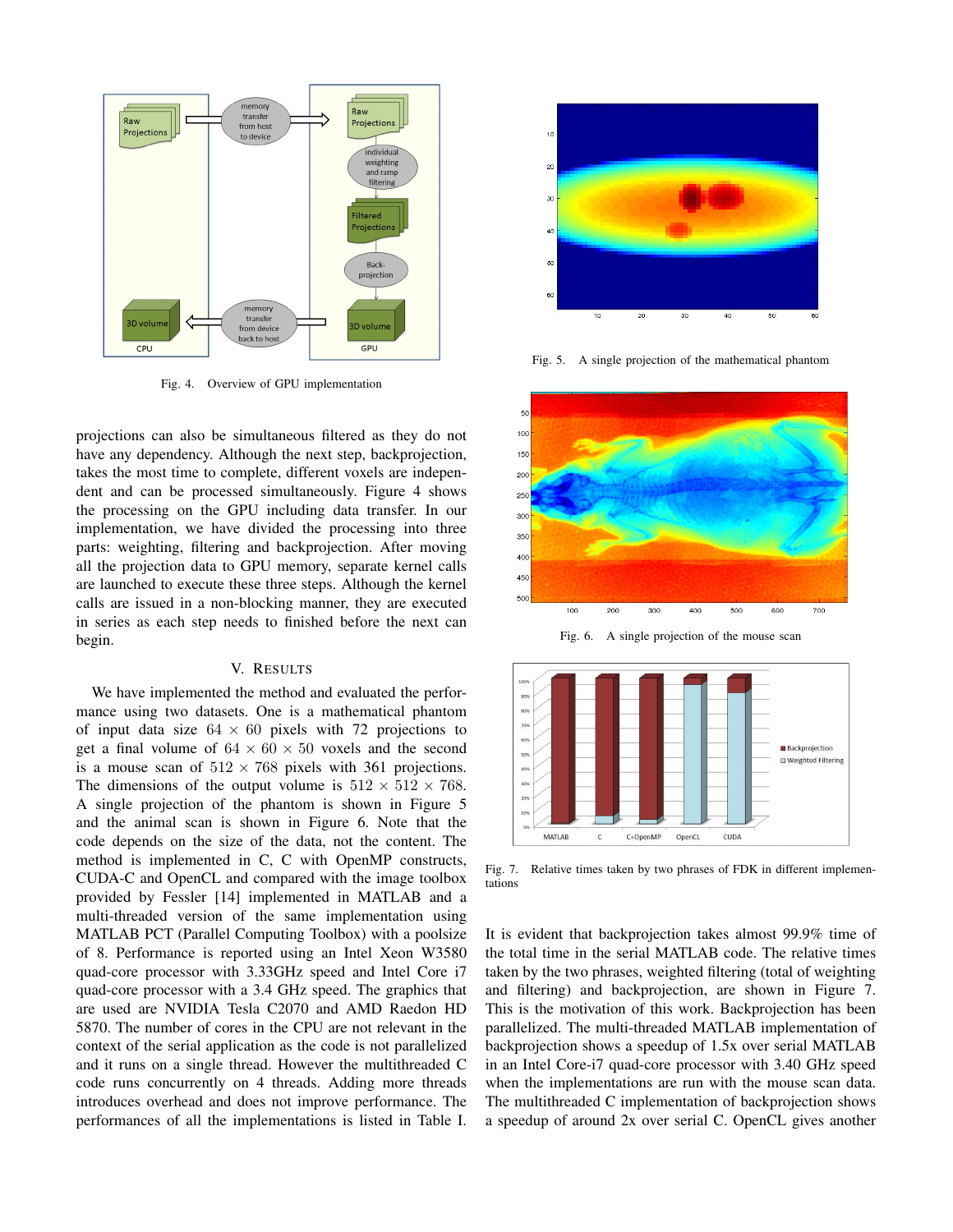

Fig. 8. Runtime for Phantom data of different implementations of FDK method



Fig. 9. Runtime for Mouse data of different implementations of FDK method

30x (approximately) and CUDA gives a 50x (approximately) speedup over multi-threaded C for the same dataset. The GPU versions of the code show a speedup of around 80x (OpenCL) and 130x (CUDA) over the multithreaded MATLAB implementations when they are run on the same NVIDIA GPU. CUDA gives a better speedup than OpenCL because the results are taken on a NVIDIA GPU and CUDA is better supported on NVIDIA GPUs than OpenCL [11]. The libraries that are provided with CUDA are optimized to run faster. The FDK method uses a few forward and backward FFTs (Fast Fourier Transform) to implement ramp filters. In OpenCL, the FFTs have been written, but the CUFFT libraries used in CUDA are optimized and provide up to a 10x speedup [12]. Figure 8 and 9 show the runtime taken by different implementations. Runtime is shown on a logarithmic scale. The same OpenCL code is run on NVIDIA and AMD GPUs. A run of the same OpenCL code with the mathematical phantom takes 0.11 seconds to reconstruct the image on an NVIDIA GPU, whereas it takes 0.16 seconds on the AMD GPU of the same generation. We suspect that the speedup is comparatively less in the AMD GPU because the code is not optimized enough to run on AMD GPU architecture. The runtime of different kernels of the same OpenCL code when it is run on NVIDIA and AMD GPUs with the mathematical phantom is shown in Table II. Here the mouse data could not be tested because the AMD GPU did not have enough memory to allocate all the projections and final volume. Note that every kernel runs faster on the NVIDIA architecture.

## VI. FUTURE WORK

Although the current execution settings produce significant speed-ups on GPUs, the runtime can be still optimized. After backprojection is parallelized, the new bottleneck is

TABLE II PERFORMANCE OF THE SAME OPENCL CODE ON NVIDIA AND AMD GPUS (IN MILLISECONDS)

| GPU           | Kernel         | Time   |  |  |
|---------------|----------------|--------|--|--|
| <b>NVIDIA</b> | Weighting      | 2.25   |  |  |
|               | Filtering      | 89.62  |  |  |
|               | Backprojection | 14.07  |  |  |
| <b>AMD</b>    | Weighting      | 14.70  |  |  |
|               | Filtering      | 123.23 |  |  |
|               | Backprojection | 19.68  |  |  |

the weighted filtering step. This needs to be sped up more. In addition, only a subset of the number of launch kernel configurations have been tested so far. The number of threads are arbitrarily chosen from a small set of tests. These issues will be investigated with auto-tuning. The data sizes that are seen so far can be accommodated in the GPU memory, but for larger data sizes, streaming can be added to the current implementation. However that may result in significant overhead. Overlapping communication and computation will be investigated.

# VII. CONCLUSION

We have presented a faster way to reconstruct conebeam projections in a GPU-enabled system based on the FDK method. Our results show that, on an NVIDIA GPU, CUDA-C outperforms the OpenCL implementation due to better support for CUDA. The experimental results show that the CUDA code takes 42.95 seconds to backproject a  $512 \times 512 \times 768$  voxel volume from 361 projections of  $512 \times 768$  pixels, which is approximately 200x faster than the single-threaded implementation in MATLAB, approximately 100x faster than the singlethreaded implementation in C and around 50x faster than the multi-threaded implementation C with OpenMP constructs. The scanner takes 8.42 seconds to collect the mouse scan data and generating the complete volume takes around 43 seconds using the CUDA-C implementation.

#### VIII. ACKNOWLEDGMENTS

This work was supported in part by the National Science Foundation Engineering Research Centers Innovations Program, Biomedical Imaging Acceleration Testbench (Award Number EEC-0946463). This work is funded in part by a gift from Mathworks

We thank Drs. Ralph Weissleder and Sarit Sekhar Agasthi, Massachusetts General Hospital for providing the mouse scan data.

#### **REFERENCES**

- [1] L. A. Feldkamp, L. C. Davis, J. W. Kress, Practical cone-beam algorithm, *J. Opt. Soc. Am.*,Volume 1(A), (1984).
- [2] F. Xu, K. Mueller, Real-time 3D computed tomographic reconstruction using commodity graphics hardware, *Physics in Medicine and Biology*, 52(12) (2007).
- [3] K. Mueller, F. Xu, N. Neophytou, Why do commodity graphics hardware boards (GPUs) work so well for acceleration of computed tomography?, *Proceedings of the SPIE*, Volume 6510, (2007).
- [4] K. Mueller, F. Xu, Practical consideration for GPU-accelerated CT, *IEEE Int. Symp. Biomed. Imaging*, (2006).